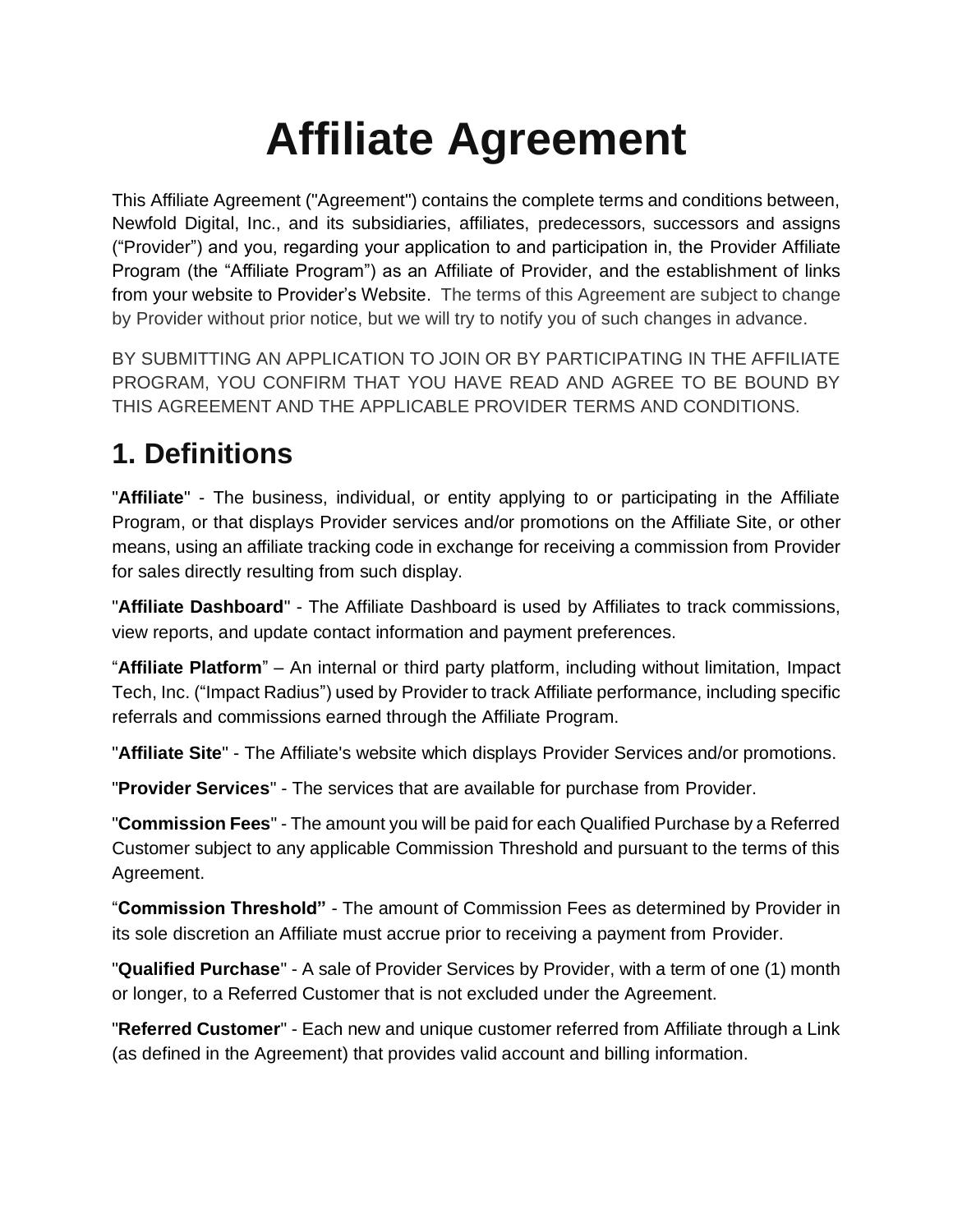"**Terms of Service**" – The terms of service agreed upon between Provider and a Referred Customer relating to the Provider Services.

"**Provider's Website**" – The Provider designated website that Affiliate shall link to from Affiliate Site.

## **2. Applying for our Program**

- a) To begin the enrollment process, you must submit a completed Affiliate Program signup form.
- b) We will evaluate your application and will notify you of your acceptance or rejection in a timely manner. We may reject your application if we determine (in our sole discretion) that your website or promotional method is not suitable for the Affiliate Program for any reason, including, but not limited to, its inclusion of content that is unlawful or otherwise violates Provider's Acceptable Use Policy, as determined in our sole discretion.
- c) If we reject your application, for any reason, you may not re-apply to the Affiliate Program utilizing the same domain name/URL or reapply using a different domain/URL name and then add the previously rejected domain name/URL to your Affiliate Dashboard. Provider, in its sole discretion, reserves the right to reject or remove any prospective affiliate from the Affiliate Program at any time, with or without notice.

## **3. Promotion of our Affiliate Relationship**

- a) Use of Links. If you qualify and agree to participate as an Affiliate, we may provide you with access to graphic and textual links and JavaScript code (each referred to herein as a "Link" or collectively, as the "Links") that you may use to promote Provider Services. Links will serve to identify your website as a member of the Affiliate Program and will establish a link from your website or e-mail to Provider Website. The You agree to cooperate fully with us to establish, display, and maintain such Links. You further agree that your use of the Links must be in compliance with this Agreement at all times. Provider may modify the Links from time to time in its sole discretion. You will not use graphic or textual images (indicating a Link) or text messages to promote Provider that are not approved in advance by Provider. Furthermore, you agree not to use cookie stuffing techniques that set the affiliate tracking cookie without the Referred Customer's knowledge (e.g. iframe).
- b) Search Engine Marketing. Unless otherwise approved by Provider in writing, Affiliates shall not to run SEM campaigns for Provider products and services on Google.
- c) Keyword Noncompete. For so long as you are an Affiliate, you may not purchase, either directly or indirectly, or bid, either directly or indirectly, on any Keywords owned or offered through an internet search engine (including Google, Yahoo, or Bing) that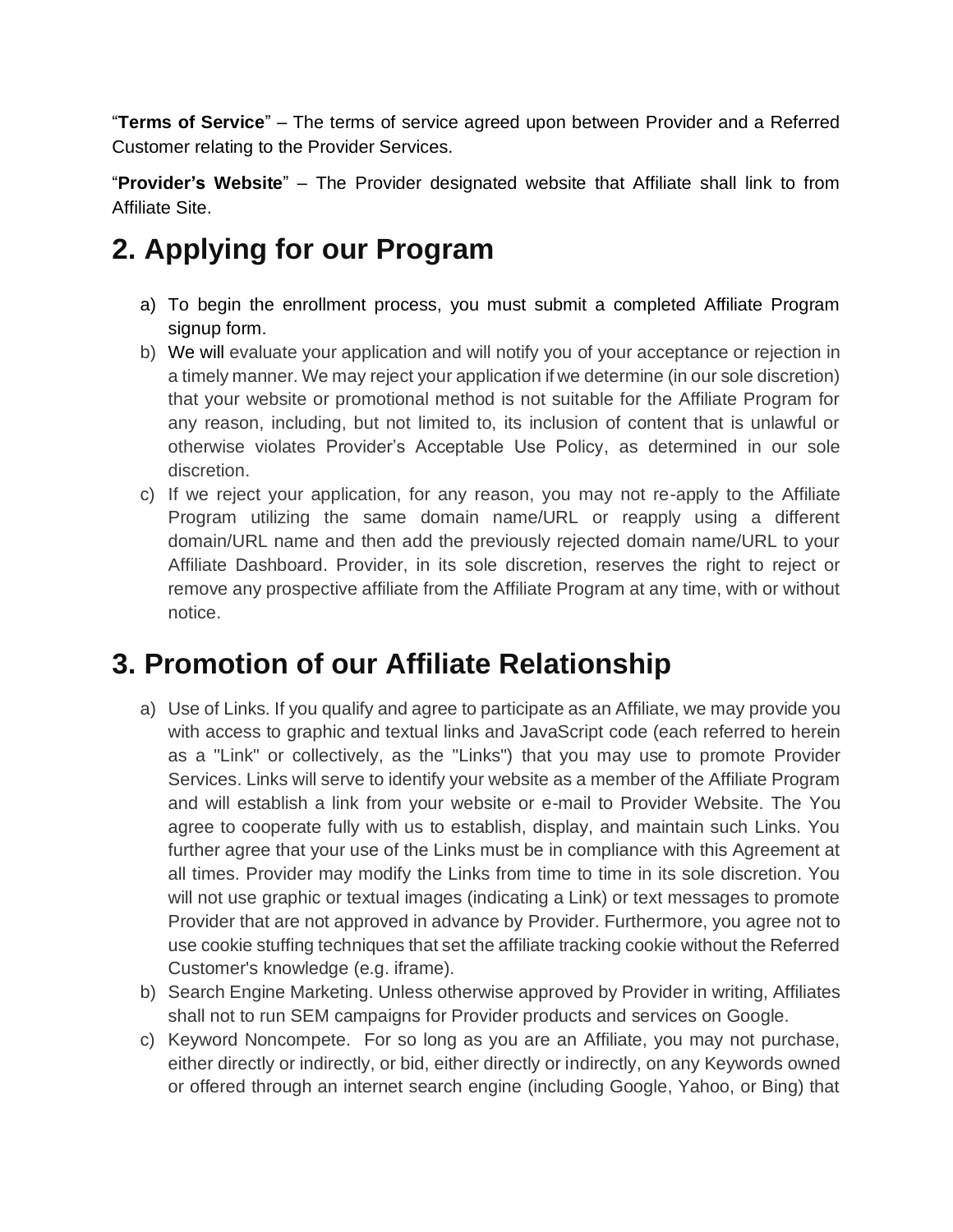compete with Provider's name, trademarks, or product names. In addition, you will not, directly or indirectly, engage in any activities that could result in confusion among consumers as to the source of an ad (including the overuse of an authorized trademark, trademark cyber-stuffing or other similar activities). "Keywords" shall mean a word used in a search request by an internet search engine user which, when used in such internet search engine, causes a particular sponsor's ad to appear next to the search results.

- d) Prohibited Activities. Except as permitted herein, you shall not and are not authorized to (i) use Provider's trademark or other intellectual property, including without limitation, the Links (collectively, "Provider's IP") without Provider's express prior written permission; (ii) use Provider's name (or any variation or misspelling thereof or other terms that are confusingly similar to any of the foregoing) in a domain name, any metatags, advertising, search terms, code, or otherwise; or (iii) act in any way that causes or could cause any confusion concerning the source of, or your association with Provider's Services. Your use of Provider's IP in any manner, other than as expressly permitted hereunder shall constitute unlawful infringement of Provider's intellectual property rights and may subject you to liability (including potential treble damages for knowing or willful infringement), and the obligation to pay Provider's legal fees and costs in connection with Provider's enforcement of its rights.
- e) Discounts and Coupons. You are not allowed to post any refunds, credits or discounts on Provider Services, or other content concerning Provider without our prior written consent in each instance. Affiliates may only use active coupons and discounts that are provided exclusively through the Affiliate Program using banners and links. Each Link connecting users of the Affiliate Site to the pertinent area of the Provider Website will in no way alter the look, feel, or functionality of the Provider Website. Any violations of the terms surrounding links, coupons, refunds, credits or discounts shall constitute a material breach of this Agreement and may result in your termination from the Affiliate Program or the withholding of Commission Fees.

#### **4. Disclosures**

a) It is the intent of Provider to treat all customers fairly. Accordingly, we require all Affiliates to comply with applicable laws, regulations and guidelines, including without limitation, those concerning advertising and marketing which further includes as applicable the Federal Trade Commission (FTC) Endorsement Guides, which require that material connections between advertisers and endorsers be disclosed. This means that all Affiliate Sites (e.g. directories, review/rating websites, blogs, and other websites) and any email or collateral that provide an endorsement or assessment of Provider's Services must clearly and conspicuously disclose the fact that you receive compensation for Referred Customers. In addition, disclosures must (i) be made as close as possible to the claims, (ii) be made on each page of the Affiliate Site containing a Link or referencing Provider, and (iii) be immediately evident and not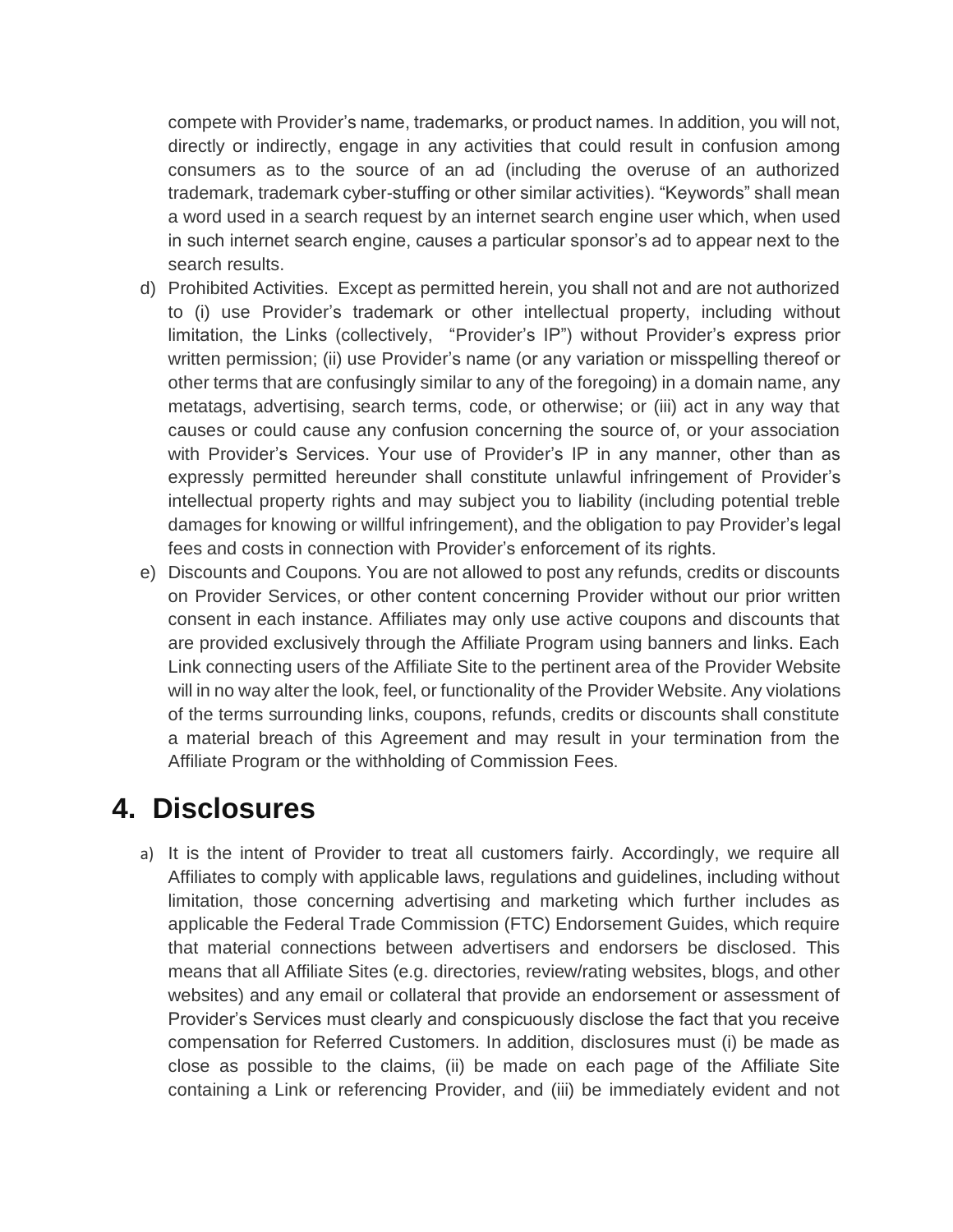require scrolling, clicking or any other user action to learn you receive compensation. You can read more about how the FTC guidelines apply to you [here.](https://www.ftc.gov/business-guidance/resources/ftcs-endorsement-guides-what-people-are-asking#affiliate) FTC guidelines are subject to change over time and it is your responsibility to review and comply with current guidelines as they may change over time. You are advised to seek and obtain your own legal advice on how these rules apply to the Affiliate Site or other promotional activities for which you receive compensation.

b) Provider reserves the right to withhold Commission Fees and cancel your participation in the Affiliate Program should we determine, in our sole discretion, that you are not in compliance with applicable laws, regulations and guidelines.

## **5. Commission Determination; Qualified Purchases**

Commission Fees will be calculated based on the commission rates stated on the Affiliate Dashboard for each Qualified Purchase (as defined herein) subject to commission accruing pursuant to the Agreement. A "Qualified Purchase" does NOT include any of the following:

- i. A purchase by a Referred Customer that has transferred from any Provider partner or entity that owns, is owned by, or is under common ownership with Provider.
- ii. A purchase by a Referred Customer who is also associated with any Provider reseller, referral, or other program.
- iii. A purchase by a Referred Customer that is not up to date on its payments or is subject to a refund, referral, or other program.
- iv. A purchase that was completed prior to the Affiliate joining the Affiliate Program or was not tracked properly through a Link.
- v. A purchase by a Referred Customer that has not been in good standing for a period of at least thirty (30) days or is in violation of Provider's Terms of Service or other applicable policies at the time the Commission Fees accrue.
- vi. A purchase that Provider suspects, in its sole discretion, is the result of fraud, which shall include but is not limited to, the use of software that generates real and fictitious information, multiple accounts from the same customer, or the referral of accounts that do not comply with this Agreement.
- vii. A purchase referred by an Affiliate that has an excessive cancellation rate as determined in Provider's sole discretion.
- viii. A purchase by a Referred Customer if the Referred Customer was offered or received coupons, refunds, credits or discounts from the Affiliate.
- ix. A purchase by a Referred Customer if the Affiliate or Referred Customer is in or is promoting a business-opportunity program, as determined in Provider's sole discretion.
- x. A purchase by a Referred Customer who received a popup with a discounted offer, while leaving Provider's Website during their purchase.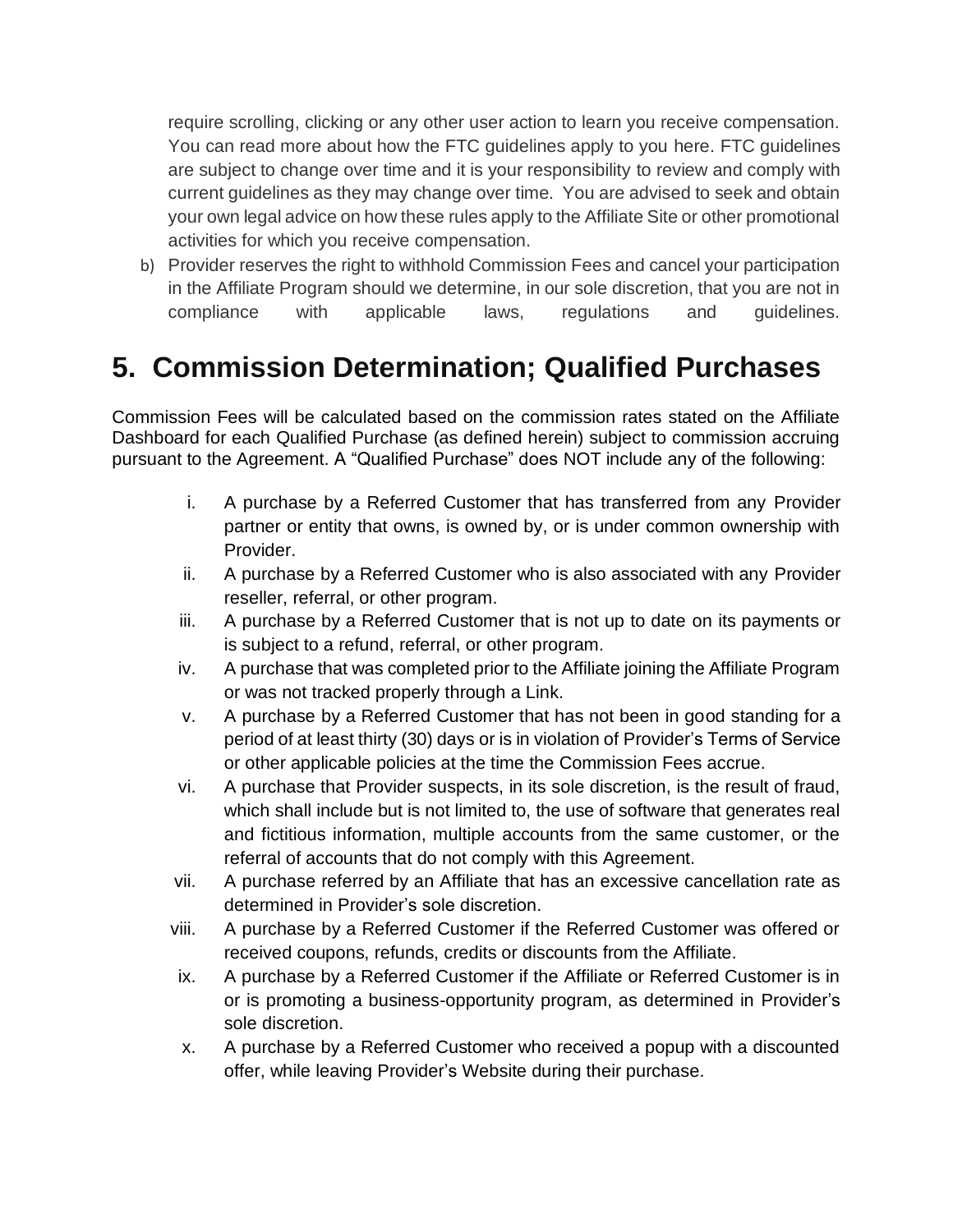- xi. A purchase by a Referred Customer who, prior to such purchase, clicked through a Link established by another affiliate under this Affiliate Program.
- xii. A purchase by a Referred Customer more than ninety (90) days after clicking through the Link.
- a) Provider reserves the right to withhold payment of Commission Fees to Affiliates who are new to the Affiliate Program, or who have referrals that are potentially the result of fraud as determined by Provider in its sole discretion, to determine the legitimacy and cancellation rates of Referred Customers.
- b) Provider reserves the right to suspend the payment of Commission Fees at any time and indefinitely, if it suspects fraud or other improper activity or a potential breach of any of the terms of this Agreement or the Provider Terms and Conditions by the Affiliate or a Referred Customer. Provider reserves the right to deduct from Affiliate's current and future Commission Fees any and all Commission Fees corresponding to any fraudulent, questionable, or cancelled purchases. If no subsequent Commission Fees are due and owing, Provider may send Affiliate a bill for the balance of such refunded purchase upon termination of Affiliate's participation in the Affiliate Program or termination of the Referred Customer.
- c) Provider reserves the right to immediately cancel or withhold for later review any Commission Fees that fail to meet the criteria of a "Qualified Purchase." Affiliate is responsible for monitoring the payment, denial, and withholding of Commission Fees. Provider is not obligated to actively notify Affiliates of the status of Commission Fees. If Affiliate has a question about a Commission Fee that has been cancelled or withheld, Affiliate has thirty (30) days from the day the payment would have been due to contact Provider to request that the Commission Fee be paid. Any changes to decisions about cancelled or withheld Commission Fees are strictly made in Provider's sole discretion.
- d) Commissions for any Referred Customer who is associated with any Provider reseller, referral or other program may not be considered a Qualified Purchase, as determined by Provider in its sole discretion. In other words, you may not receive double commissions or compensation.
- e) In the event that the Referred Customers that are referred to Provider by an Affiliate are determined to have an excessive cancellation rate, as determined by Provider in its sole discretion, Provider reserves the right to withhold or decline pending and future Commission Fees to such Affiliate.
- f) Any attempt by an Affiliate to manipulate, falsify or inflate Referred Customers, Qualified Purchases, or Commission Fees to intentionally defraud Provider or any violation of the terms of this Agreement constitutes immediate grounds for Provider to terminate the Affiliate's participation in the Affiliate Program and will result in the forfeiture of any Commission Fees due to the Affiliate.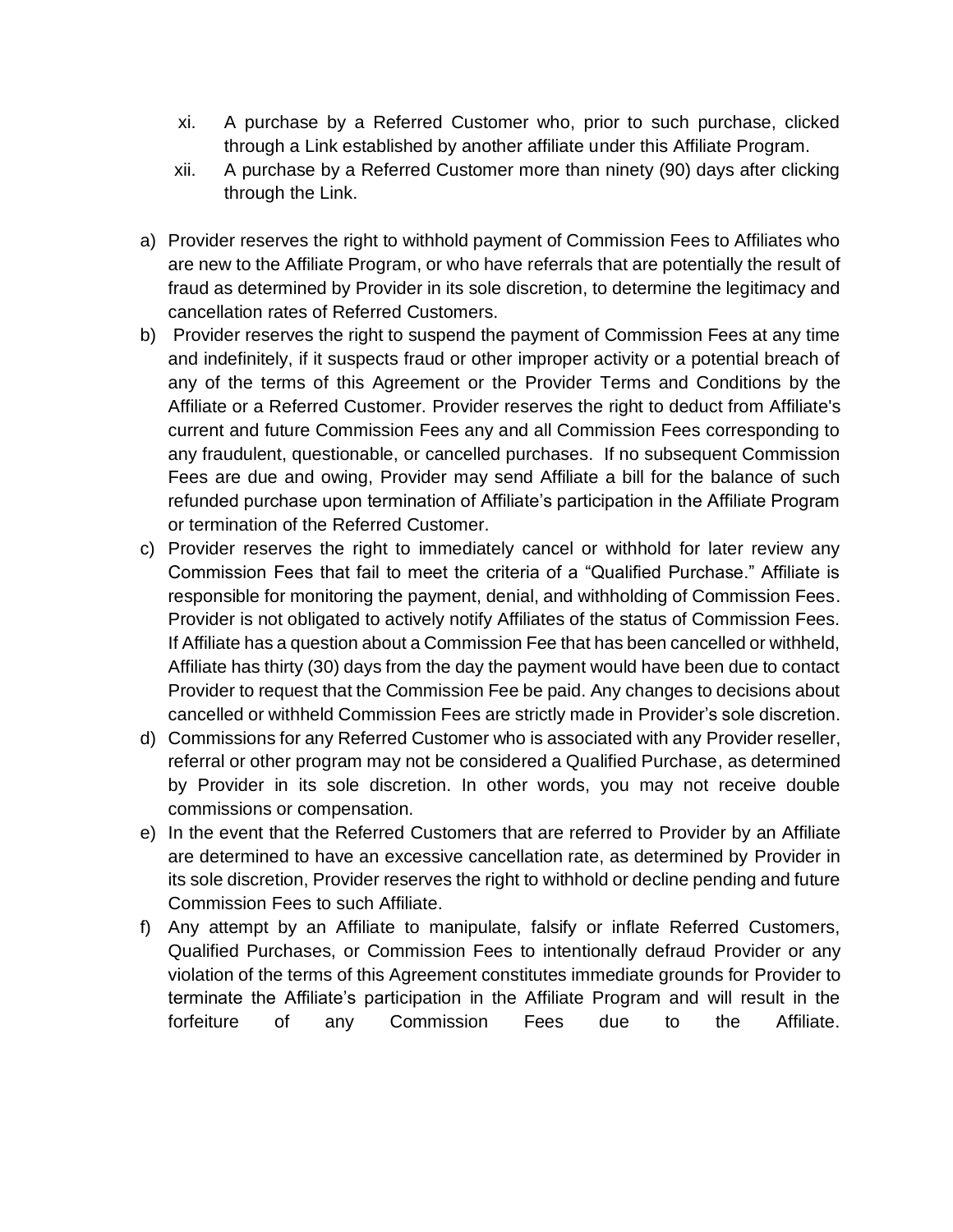## **6. Commission Payments**

- a) Subject to the terms of this Agreement and the terms of any applicable Affiliate Platform, Commission Fees will be calculated according to the specified percentage or dollar amount set forth in the commission report in your Affiliate Dashboard for each Qualified Purchase that accrues during the period for which such Commission Fees are being calculated.
- b) Commission Fees will be processed approximately forty-five (45) to seventy (70) days after the last day of the month in which they accrue, unless you use an Affiliate Platform in which case they will be processed in accordance with your agreement with the applicable Affiliate Platform.
- c) Provider will only compensate you for Qualified Purchases made in accordance with the terms of this Agreement.
- d) Commission Fees shall be paid based on the current information in your Affiliate Dashboard. You are required to notify the Affiliate Platform promptly of any change in your address by updating your profile information in the Affiliate Dashboard. You are responsible for informing the Affiliate Platform of your desired payment form/type. You can update or change your desired payment method at any time by updating your affiliate profile located in the Affiliate Dashboard.
- e) Depending on your Affiliate Platform, you may be subject to a minimum or maximum payment amount. All such minimum and maximum payment amounts are governed by your agreement with the Affiliate Platform.
- f) You may view the currently available payment methods by logging into your Affiliate Dashboard for the applicable Affiliate Platform. If the Affiliate Platform offers PayPal as a payment method, please refer to PayPal's policy to ensure you are eligible to receive payment if you reside outside of the United States.
- g) Provider and the Affiliate Platform, in its sole discretion, reserves the right to modify the available payment methods or payment schedule at any time. Such changes shall take effect when posted.
- h) Disputes: Affiliate agrees to file any disputes within forty-five (45) days of the date on which a disputed sale or event occurred. Disputes filed after forty-five (45) days of the date on which the disputed sale or event occurred will not be accepted by Provider and Affiliate forfeits forever any rights to a potential claim.
- i) Commission Fees will accrue and only become payable once you (i) provide all relevant tax and address documentation pursuant to this Section, and (ii) reach the Commission Threshold based on the commission rates stated in the Affiliate Dashboard, solely as applied to Qualified Purchases which occurred within ninety (90) days of the end of the calendar month in which the first of such Qualified Purchases occurred. Provider reserves the right to change the Commission Threshold and will notify you as may be required pursuant to the terms of this Agreement.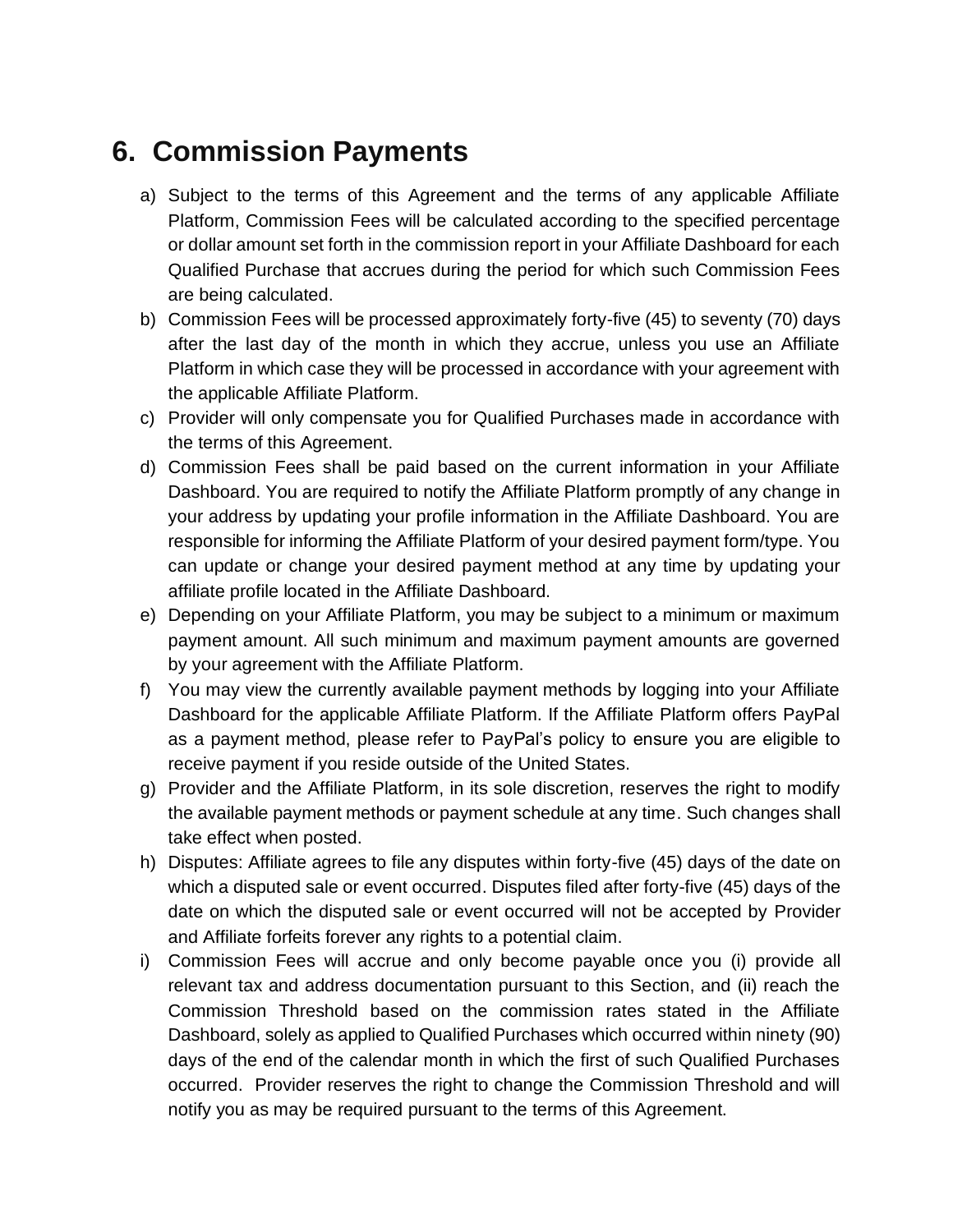- j) It is solely your responsibility to provide Provider with accurate tax and payment information that is necessary to issue Commission Fees to you. Each Affiliate is required to submit a W8 (for Affiliates located outside of the U.S.) or W9 (for Affiliates located in the U.S.) tax form as applicable before any Commission Fees shall accrue. You are responsible for the payment of all taxes related to the Commission Fees you receive under this Agreement. In compliance with U.S. tax laws, the Affiliate Platform will issue a Form 1099 to Affiliates whose earnings meet or exceed the applicable threshold. If Provider does not receive the necessary tax or payment information within ninety (90) days of a Qualified Purchase which would otherwise trigger Commission Fees, the applicable commissions shall not accrue and no Commission Fees will be owed with respect to such Qualified Purchase.
- k) Any address change must be made in the Affiliate profile in the Affiliate Dashboard at least fifteen (15) business days prior to the end of the calendar month in order for Commission Fees for that month to be processed.
- l) Provider is not responsible for paying any third-party fees, including any fees charged by PayPal or banks, in order for you to receive Commission Fees.
- m) Provider, in its sole discretion, may offer you the ability to receive Commission Fees through PayPal Payouts, standard PayPal, wire or ACH transfer. As it relates to PayPal Payouts mass pay option only, and notwithstanding any other provision of this Agreement to the contrary, if you utilize PayPal Payouts mass pay option then Provider will pay any transaction fees charged by PayPal.

## **7. Data Security**

Affiliate shall comply with all applicable data protection laws regarding the transmission of data exported to or from the United States or the country in which Affiliate resides, including without limitation, the General Data Protection Regulation 2016/679 of European Parliament and of the Council of 27 April 2016 (the "GDPR"). Affiliate, as a controller under the GDPR, shall also implement appropriate technical measures to ensure a level of security appropriate to the risk, taking into account the nature, scope, context, and purpose of processing any personal data. Affiliate agrees to promptly assist Provider in complying with any data subject rights request under the GDPR that Provider may receive from any individuals referred to Provider by Affiliate. Affiliate further agrees to promptly assist Provider in complying with any duties to cooperate with supervisory authorities under the GDPR.

## **8. Order Processing**

Provider will process orders placed by Referred Customers who follow the Links from an Affiliate Site to Provider. We reserve the right, in our sole discretion, to reject orders that do not comply with certain requirements that we may establish from time to time. All aspects of order processing and fulfillment, including Provider's services, cancellation, processing, refunds and payment processing will be our responsibility. We will track the Qualified Purchases generated by your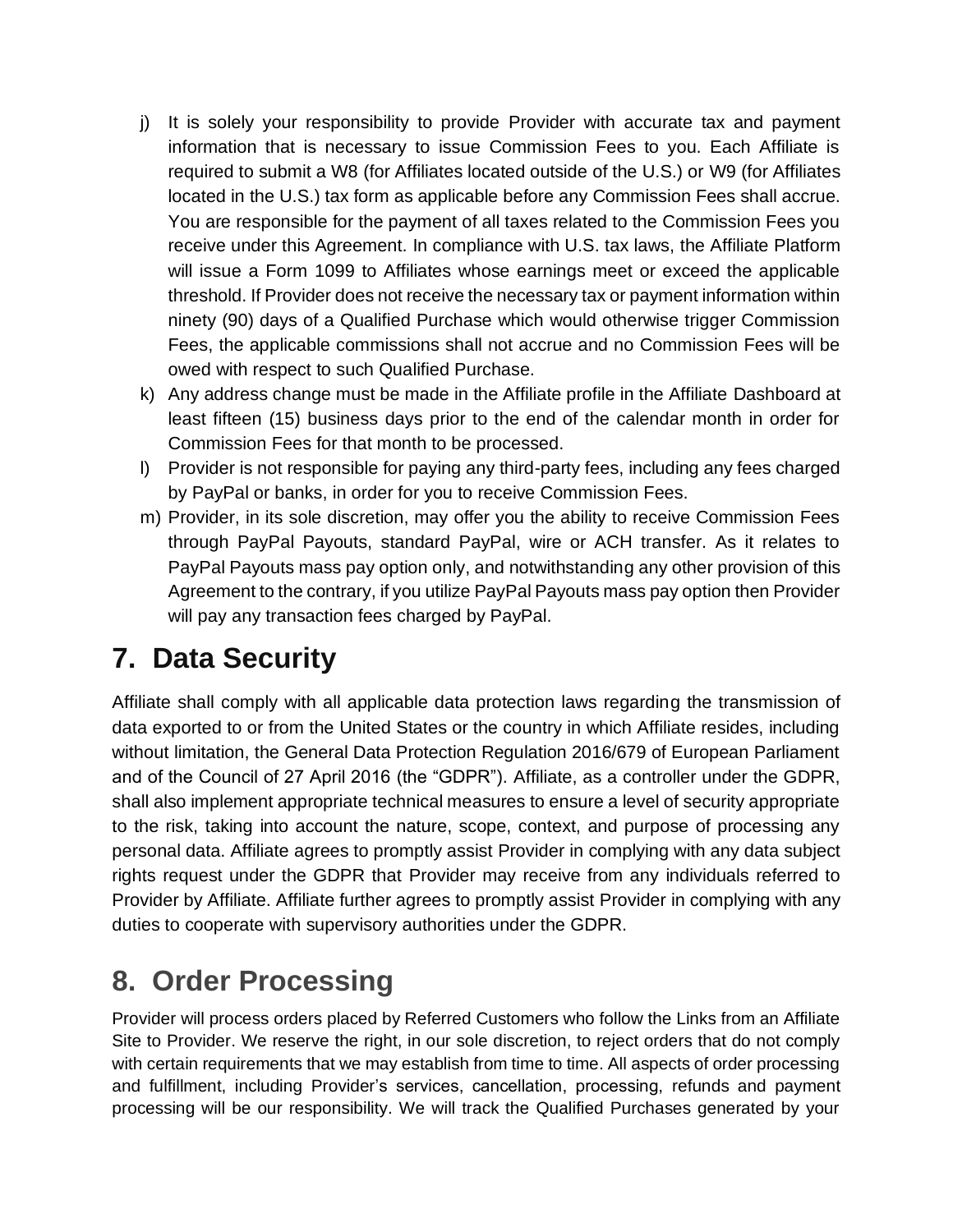Affiliate Site and will make this information available to you through our website and/or the applicable Affiliate Platform. To permit accurate tracking, reporting, and commission accrual, you must ensure that the Links between the Affiliate Site and the Provider Website are properly formatted.

## **9. Obligations Regarding Your Affiliate Site**

- a) You are solely responsible for the development, operation, and maintenance of your Affiliate Site and for all materials that appear on your Affiliate Site. Such responsibilities include, but are not limited to, the technical operation of your Affiliate Site and all related equipment; creating and posting product reviews, descriptions, and references on your Affiliate Site and linking those descriptions to the Provider Website; the accuracy of materials posted on your Affiliate Site (including, but not limited to, all materials related to Provider Services); ensuring that materials posted on your Affiliate Site do not violate or infringe upon the rights of any third party and are not libelous or otherwise illegal. We disclaim all liability and responsibility for such matters
- b) We have the right in our sole discretion to monitor signups through your Affiliate Site from time to time to determine if you are in compliance with the terms of this Agreement. Affiliate shall reasonably cooperate with any Provider audit of the Affiliate Site, including but not limited to the provision of documentation or information reasonably requested by Provider. If you are not in compliance, we may terminate your participation in the Affiliate Program effective immediately.

#### **10. Provider Responsibilities**

We will provide all information necessary for you to make Links from your Affiliate Site to Provider Website. Provider will be solely responsible for order processing (including payment processing, cancellations, and refunds) for orders for Provider Services placed by a Referred Customer, for tracking the volume and amount of Qualified Purchases generated by your Affiliate Site, for providing information to Affiliates regarding Qualified Purchase statistics, and for providing Referred Customers with the services purchased.

## **11. Policies and Pricing**

Referred Customers who buy Provider Services through our affiliate network are deemed to be Provider's customers. Provider's Terms and Conditions, rules, policies, and operating procedures will apply to such customers. We may change our policies, pricing, and operating procedures at any time. For example, Provider determines the prices to be charged for Provider Services sold through the affiliate network in accordance with our own pricing policies. Prices and availability of Provider Services may vary from time to time, from affiliate to affiliate, and from region to region. Because price changes may affect products that you have listed on your Affiliate Site, you may or may not be able to include price information in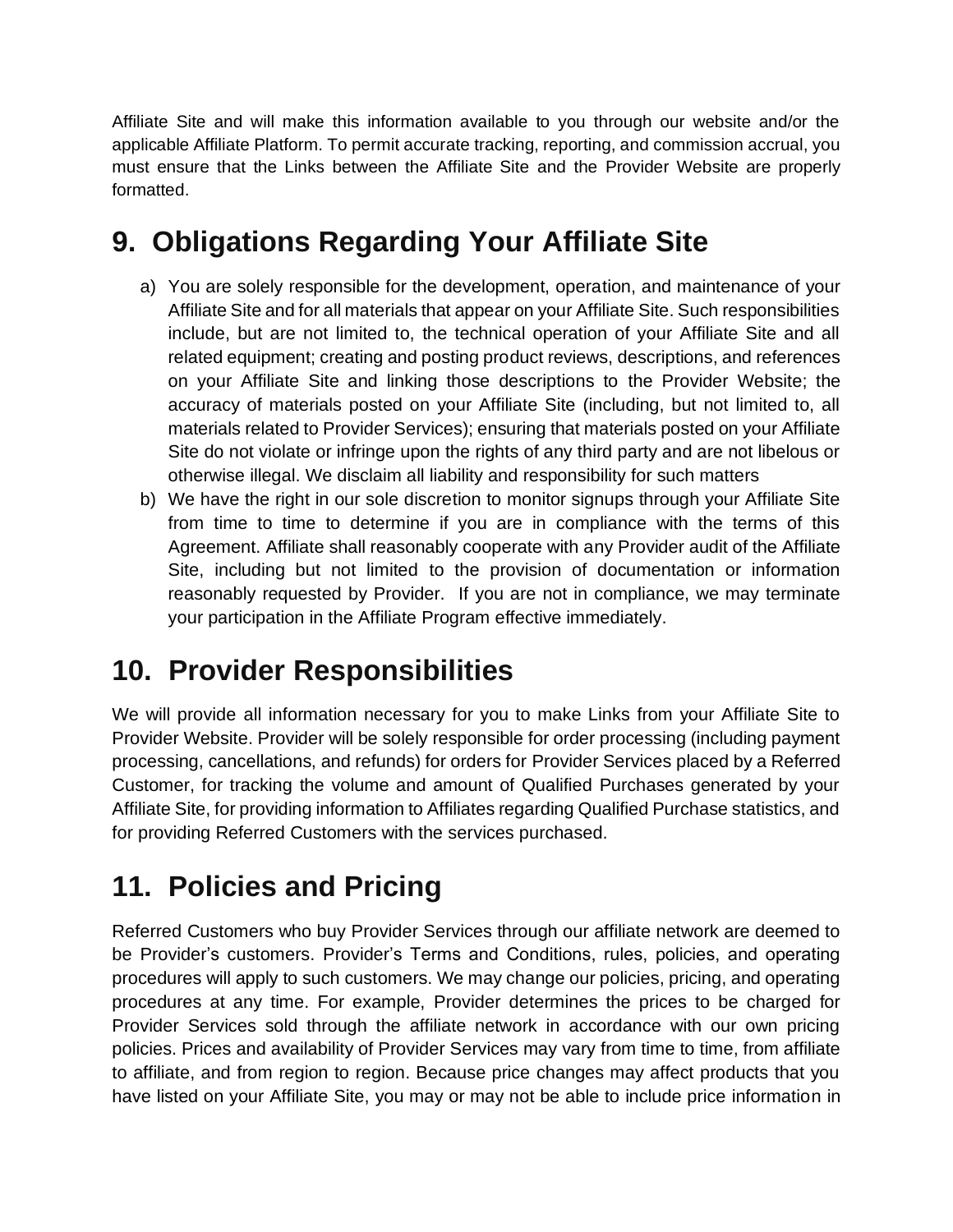your product descriptions. We will use commercially reasonable efforts to present accurate information on Provider Website, but we cannot guarantee the availability or price of any particular Provider Service.

## **12. E-mails and Publicity**

You shall not create, publish, transmit or distribute, under any circumstances, any bulk email messages without Provider's prior written consent, to be granted or denied in Provider's sole discretion, in each instance. Additionally, you may only send emails containing a Link and or a message regarding Provider or the Affiliate Program to people who have previously consented to receiving such communications from you. Your failure to abide by this Section and all applicable laws relating to email communications, in any manner, will be deemed a material breach of this Agreement by you and will result in the forfeiture by you of any and all rights you may have to any Commission Fees and the termination of your participation in the Affiliate Program. Further, if your Affiliate account has excessive clicks in a very short period of time as determined by Provider in its sole discretion, the Affiliate relationship may be terminated.

#### **13. IP Licenses and Use**

- a) Subject to the limitations set forth in this Agreement, we grant you a non-exclusive, non-transferable, non-assignable, revocable license to (i) provide access to the Provider Website through the Links solely in accordance with the terms of this Agreement; and (ii) use Provider's IP for the sole purpose of promoting Provider's Services on your Affiliate Site. You may not alter, modify, or change Provider's IP in any way or use Provider's IP in any manner that is disparaging or that otherwise portrays Provider, any Provider employee, representative or customer in a negative light. You are only entitled to use Provider's IP in compliance with the terms of this Agreement. Your license to use Provider's IP shall immediately terminate upon the termination of your participation in the Affiliate Program for any reason. We reserve all of our rights in Provider's IP and your license to use Provider's IP is limited to the manner described herein. Provider may review the Affiliate Site to ensure compliance with this Agreement at any time.
- b) You grant to us a non-exclusive, worldwide license to utilize your name, title, trademarks, and logos (the "Affiliate Trademarks") in any advertisement or other materials used to promote Provider and the Affiliate Program. For the avoidance of doubt, Provider may, but is not obligated to use the Affiliate Trademarks at is sole discretion. This license shall terminate upon the termination of your participation in the Affiliate **Program.**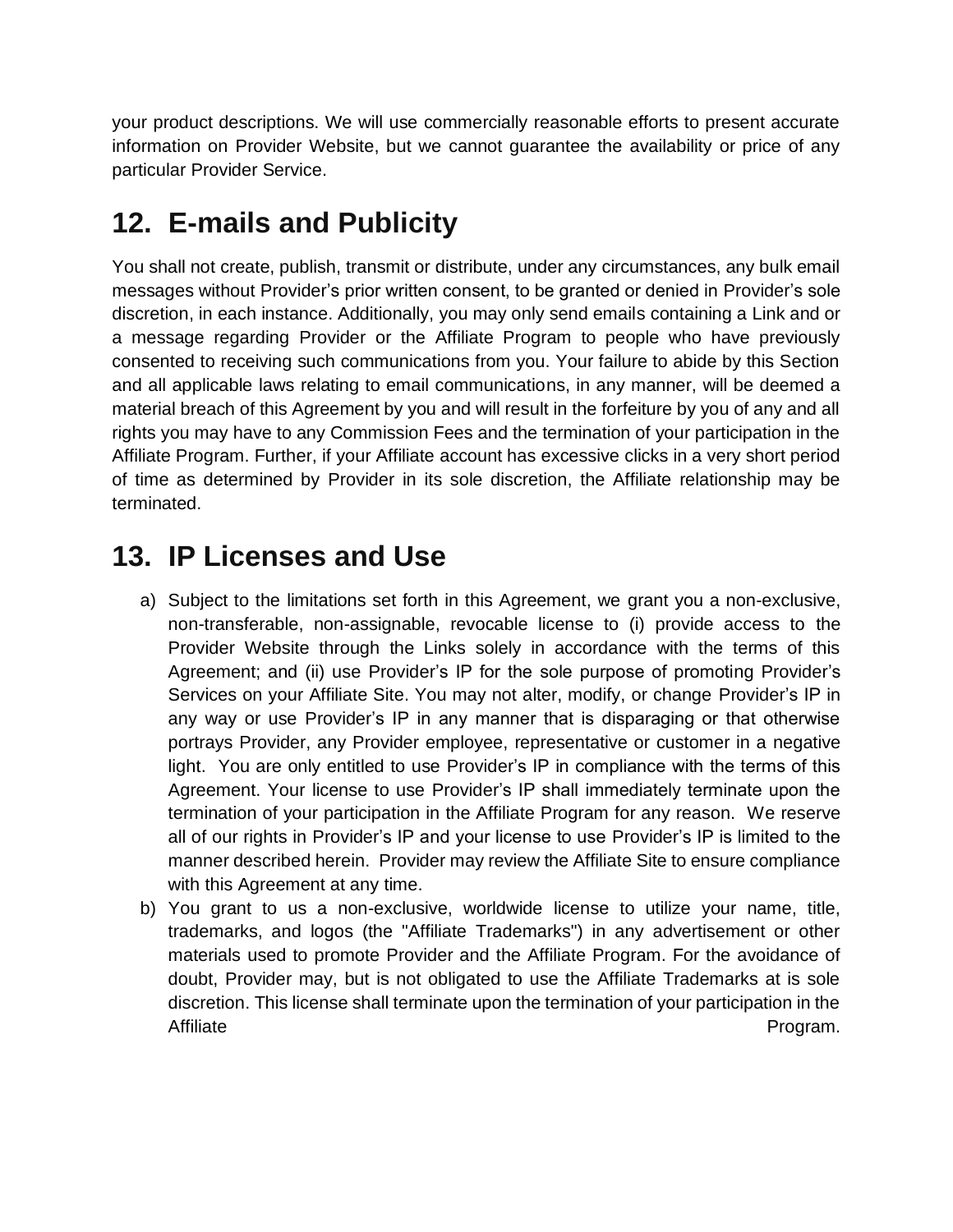## **14. Term and Termination**

- a) The terms of this Agreement are effective upon your submission of an application to the Affiliate Program and shall remain in effect until either party terminates your participation in the Affiliate Program (the "Term"). Your participation in the Affiliate Program may be terminated at any time by either party, with or without notice or cause.
- b) You are only eligible to earn Commission Fees on Qualified Purchases occurring during the Term. Commission Fees earned prior to the date of termination will be eligible for Commission Fees only if the orders for the related Provider Services are not cancelled within (30) days and comply with all the terms of this Agreement. We may withhold your final payment of Commission Fees for a reasonable time to ensure that all Qualified Purchases are valid and payment from Referred Customers are legitimate as determined by the Provider in its sole discretion.
- c) Any Affiliate who violates this Agreement, Provider's Terms of Service, or any applicable law or regulation will immediately forfeit any right to any and all accrued, but not yet received, Commission Fees and will be immediately removed from the Affiliate Program.
- d) Provider reserves the right to remove an Affiliate from the Affiliate Program, and to terminate or suspend this Agreement, at any time for any reason, in Provider's sole discretion.

#### **15. Modification**

We may modify this Agreement at any time in our sole discretion, and any modifications shall take effect when posted on our website. Your continued participation in the Affiliate Program following the posting of any modification on our website will constitute your binding acceptance of the modified terms. Modifications may include, but are not limited to, changes in the scope of Provider Services eligible for Commission Fees, Commission Fee amounts or percentages, payment procedures, Commission Fee payment schedules, and Affiliate Program rules. If any modification is unacceptable to you, your only recourse is to terminate this Agreement, in which event you shall be entitled to your rights under the unmodified Agreement in effect prior to the date of the applicable modification.

#### **16. Disclaimers**

We make no express or implied warranties or representations with respect to the Affiliate or any Provider Services sold through the Affiliate Program (including, without limitation, WARRANTIES OF FITNESS, MERCHANTABILITY, NON-INFRINGEMENT, OR ANY IMPLIED WARRANTIES ARISING OUT OF THE COURSE OF PERFORMANCE, DEALING, OR TRADE USAGE). In addition, we make no representation that the operation of our websites will be uninterrupted or error free, and we will not be liable for the consequences of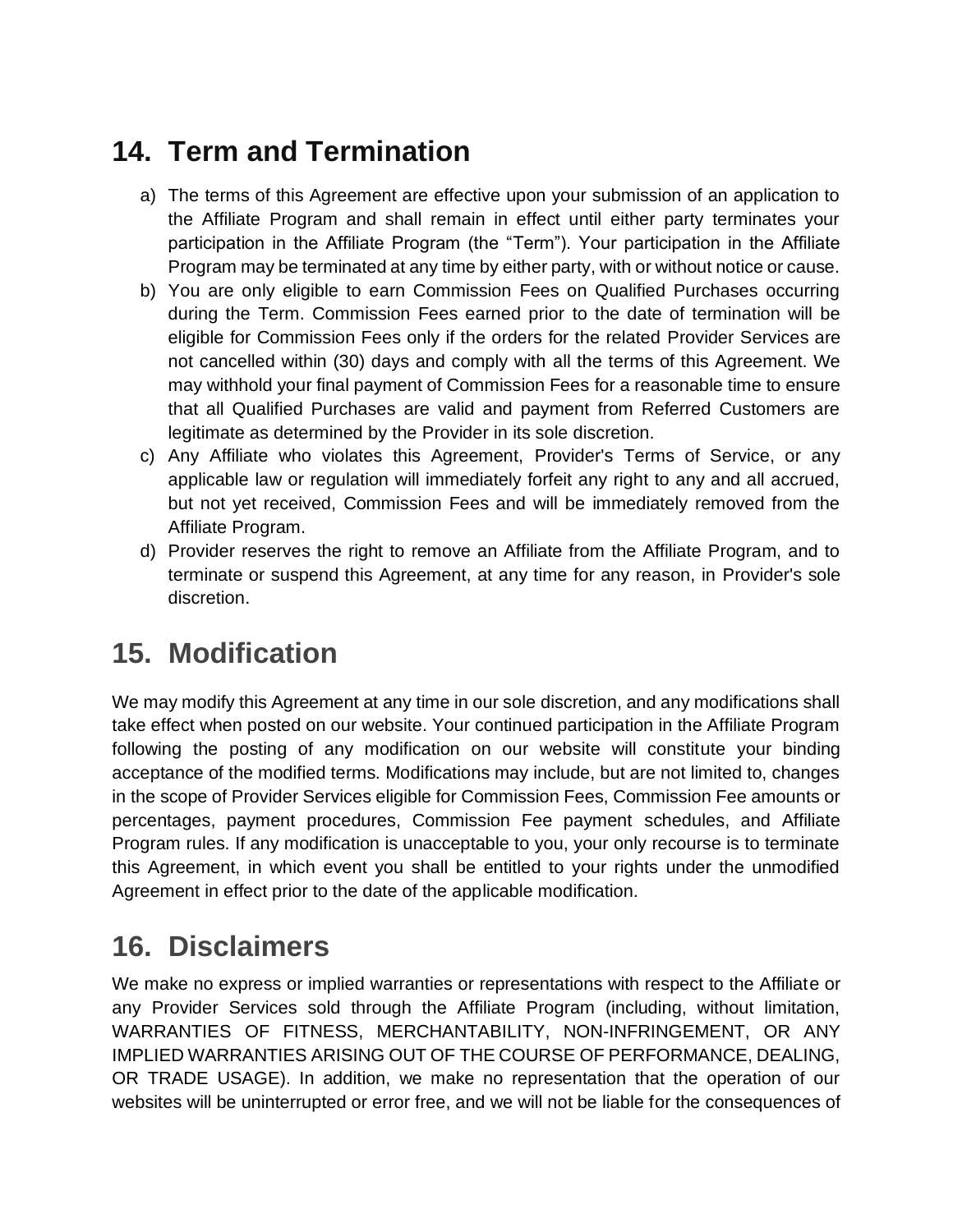any interruptions or errors, including the tracking of information concerning Referred Customers during any period of interruption.

## **17. Relationship of Parties**

You and Provider are independent contractors, and nothing in this Agreement will create any partnership, joint venture, agency, franchise, sales representative, or employment relationship between the parties. You will have no authority to make or accept any offers or representations on our behalf. You will not make any statement, whether on your Affiliate Site or otherwise, that contradicts anything in this Section.

### **18. Representations and Warranties**

You hereby represent and warrant to us as follows:

- a) You have reviewed and understand this Agreement and agree to be bound by its terms.
- b) Your acceptance of this Agreement and participation in the Affiliate Program will not violate (i) any provision of law, rule, or regulation to which you are subject, (ii) any order, judgment, or decree applicable to you or binding upon your assets or properties, (iii) any provision of your by-laws or certificate of incorporation, or (iv) any agreement or other instrument applicable to you or binding upon your assets or properties.
- c) You are the sole and exclusive owner of the Affiliate Trademarks and have the power to grant to Provider the license to use such marks in the manner contemplated herein, and such grant will not (i) breach, conflict with, or constitute a default under any agreement or other instrument applicable to you or binding upon your assets or properties, or (ii) infringe upon any trademark, trade name, service mark, copyright, or other proprietary right of any third person or entity.
- d) You are not required to obtain consent, approval, or authorization of, or exemption by, or filing with, any governmental authority or any third party in connection with your entrance into this Agreement
- e) There is no pending or threatened claim, action, or proceeding against you, or any affiliate of yours with respect to the Affiliate Trademarks, and, to the best of your knowledge, there is no basis for any such claim, action, or proceeding.
- f) During the Term, you will not include in your Affiliate Site content that is, in our opinion, unlawful, harmful, threatening, defamatory, obscene, harassing, racially, ethically, or otherwise objectionable or in violation of our Terms of Service.
- g) You are at least eighteen (18) years of age.
- h) Each Referred Customer is valid, genuine, and unique and meets the criteria of a Qualified Purchase for generating a Commission Fee as provided in this Agreement.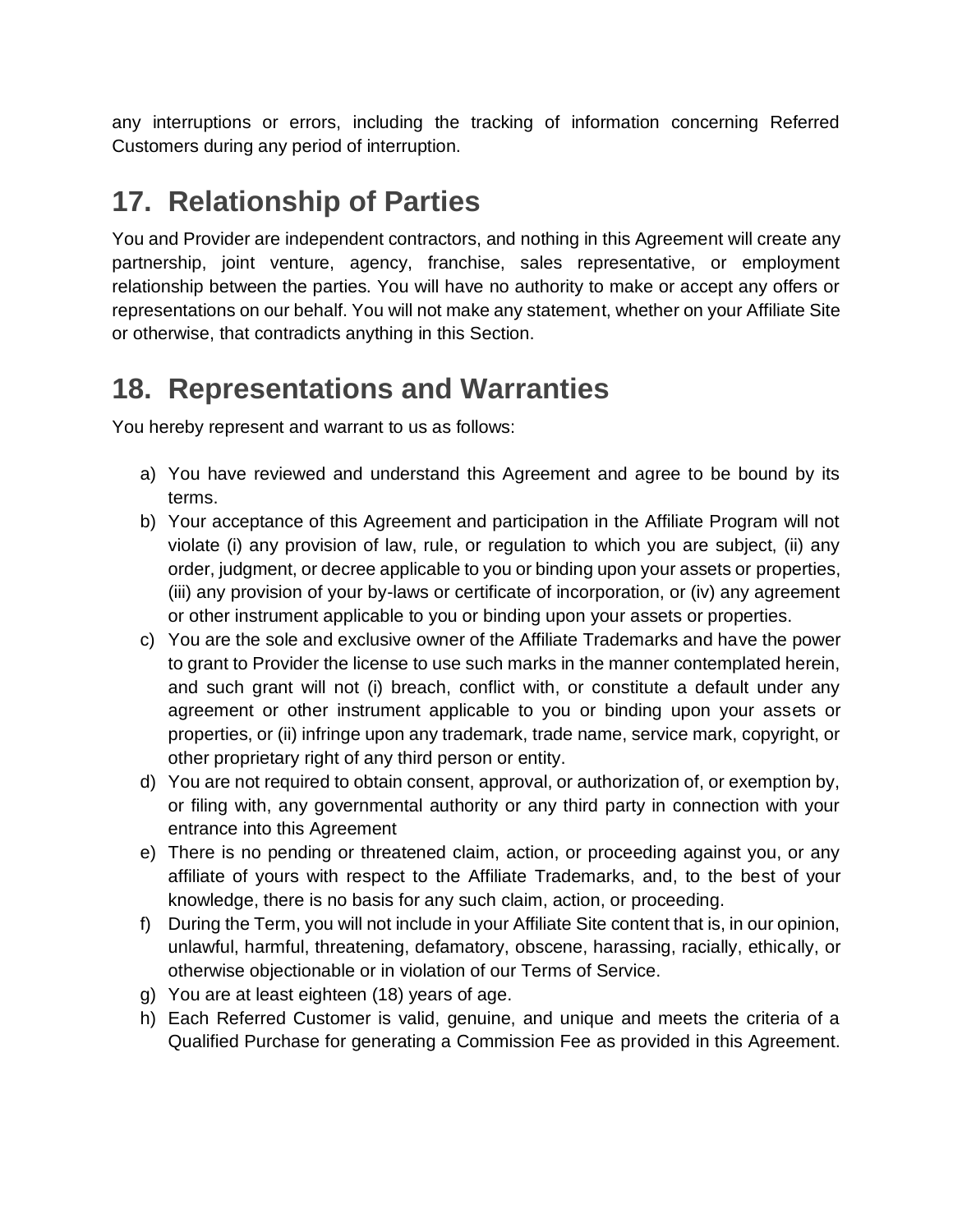#### **19. Limitation of Liability**

WE WILL NOT BE LIABLE FOR ANY INDIRECT, SPECIAL, INCIDENTAL, OR CONSEQUENTIAL DAMAGES, OR ANY LOSS OF REVENUE, PROFITS, OR DATA, ARISING IN CONNECTION WITH THIS AGREEMENT OR THE AFFILIATE PROGRAM, EVEN IF WE HAVE BEEN ADVISED OF THE POSSIBILITY OF SUCH DAMAGES. FURTHER, OUR AGGREGATE LIABILITY ARISING WITH RESPECT TO THIS AGREEMENT AND THE AFFILIATE PROGRAM WILL NOT EXCEED FIVE HUNDRED DOLLARS (\$500.00).

#### **20. Indemnification**

You hereby agree to indemnify and hold harmless Provider and its subsidiaries and affiliates, and their directors, officers, employees, agents, shareholders, partners, members, and other owners, against any and all claims, actions, demands, liabilities, losses, damages, judgments, settlements, costs, and expenses (including reasonable attorneys' fees) (any or all of the foregoing hereinafter referred to as "Losses") insofar as such Losses (or actions in respect thereof) arise out of or are based on (i) any claim that our use of the Affiliate Trademarks infringes on any trademark, trade name, service mark, copyright, license, intellectual property, or other proprietary right of any third party, (ii) any misrepresentation of a representation or warranty or breach of a covenant and agreement made by you herein, or (iii) any claim related to your Affiliate Site, including, without limitation, its development, operation, maintenance and content therein not attributable to us.

## **21. Confidentiality**

Each of the parties hereto agrees that all information including, without limitation, the terms of this Agreement, business and financial information, Provider customer and vendor lists, or pricing and sales information (including without limitation commission rates), shall remain strictly confidential and shall not be utilized for any purpose outside the terms of this Agreement except and solely to the extent that any such information is (a) already lawfully known to or independently developed by the receiving party, (b) disclosed in published materials, (c) generally known to the public, or (d) lawfully obtained from any third party not under any obligation of confidentiality to the discloser hereunder. Notwithstanding the foregoing, each party is hereby authorized to deliver a copy of any such information (a) pursuant to a valid subpoena or order issued by a court or administrative agency of competent jurisdiction, (b) to its accountants, attorneys, or other agents on a confidential basis, and (c) otherwise as required by applicable law, rule, regulation, or legal process including, without limitation, the Securities Exchange Act of 1933, as amended, and the rules and regulations promulgated thereunder, and the Securities Exchange Act of 1934, as amended, and the